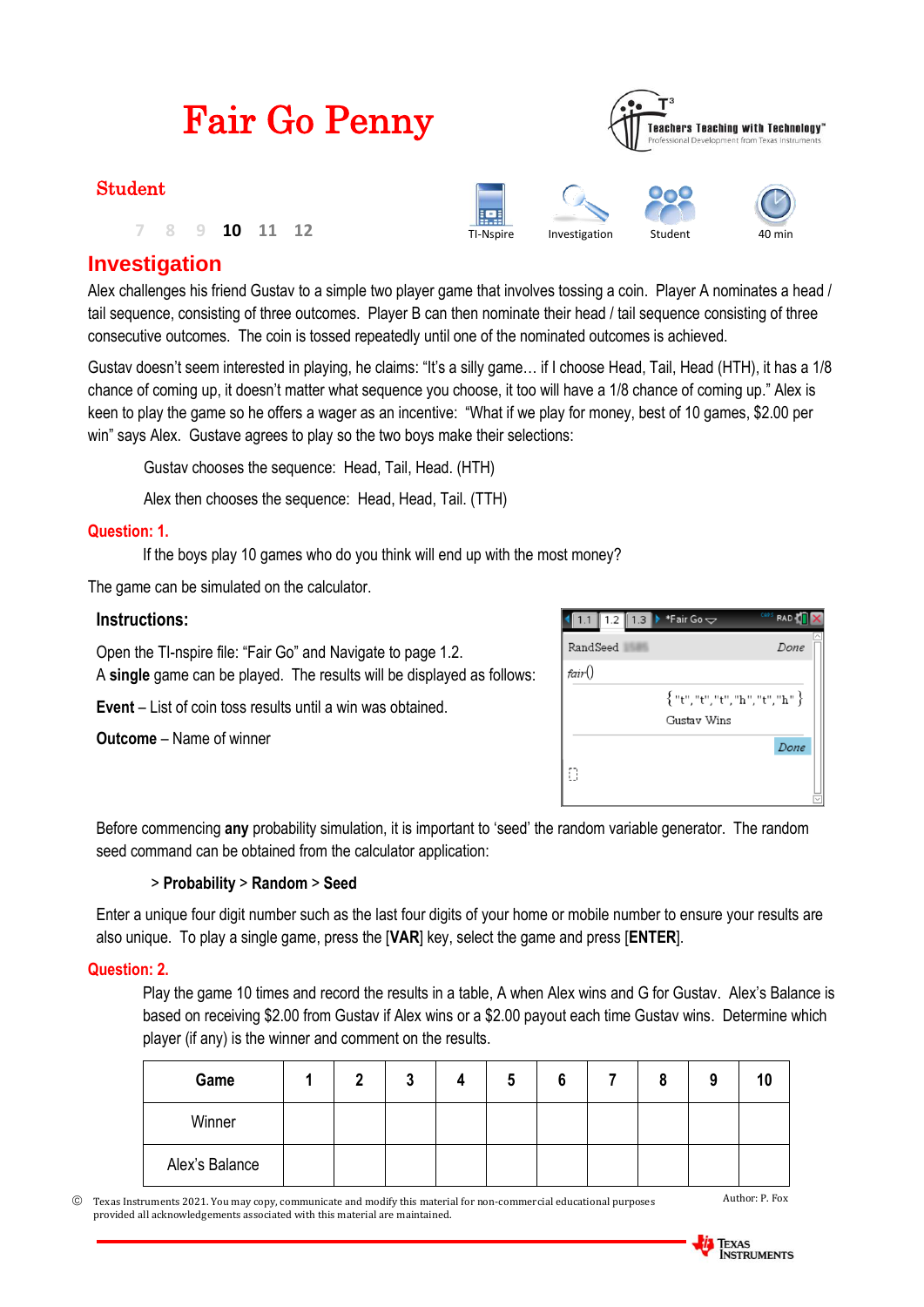# **Playing Detective**

When the boys played, Gustav only won 3 games and subsequently claimed: "This game is not fair!" Playing 10 games does not constitute significant evidence to support Gustav's claim, his experience may be attributed to *chance*. Mathematicians make claims based on clearly defined boundaries and a level of certainty rather than reactionary emotions. One way to increase the level of confidence to accept or refute Gustav's claim is to conduct more trials (games).

Gustav decides to hire you as his 'maths-detective'. Your task is to determine whether Alex's game is fair. If the game is fair, the long term expected payout for both players is approximately \$0.00, that is to say, neither player should *expect* to walk away with more money than their opponent.

As the mathematics detective, you decide the easiest way to investigate the fairness of the game is to simply play more games. In the real world, data collection generally costs money. The more data you collect the more it is likely to cost. Keep this in mind for the next part of the investigation. When prompted to simulate 'lots of games', consider what is reasonable enough to provide the evidence rather than simulating millions of games, which by the way will take the calculator a VERY long time!

Navigate to page 2.1 and select the simulation: fairmore() from the [**VAR**] menu.

This simulation requires you to select the number of games to be played, individual game results will not be displayed, rather the total number of games won by each player and Alex's balance based on the \$2.00 payout each time Gustay wins and a \$2.00 collection when Alex wins.

### **Question: 3.**

Run the fairmore() simulation and select an appropriate number of games that you believe would need to be played in order to determine whether the current scenario is fair.

- i) How many games did you choose to simulate, justify your selection.
- ii) What was the outcome? Do you believe the game to be fair under its current payout system?

#### **Question: 4.**

Suppose 50 games represent one sample. If you repeated these samples over and over again. What would the distribution of the collected sample means look like? Explain.

Navigate to page 3.1 and read the instructions. After reading the instructions, navigate to page 3.2.

Click on the slider a couple of times. Each time the slider is clicked another 50 (default value of SS) games are played and the average payout recorded.

Select the slider and press:  $\lceil c \cdot r \rceil + \lceil m \cdot r \rceil$ 

From the contextual menu, select '**Animate**'.

When one of the columns reaches approximately 50 repeat the above process and select **Stop** animation.

| © Texas Instruments 2021. You may copy, communicate and modify this material for non-commercial educational purposes |
|----------------------------------------------------------------------------------------------------------------------|
| provided all acknowledgements associated with this material are maintained.                                          |

**TEXAS**<br>INSTRUMENTS



**RAD** 

| $\mathtt{fairmore} @$ |                  |  |
|-----------------------|------------------|--|
|                       | How many games 0 |  |
|                       | ОΚ<br>Cancel     |  |
|                       |                  |  |
|                       |                  |  |
|                       |                  |  |

1.1 1.2 2.1 Fair Go ... nny